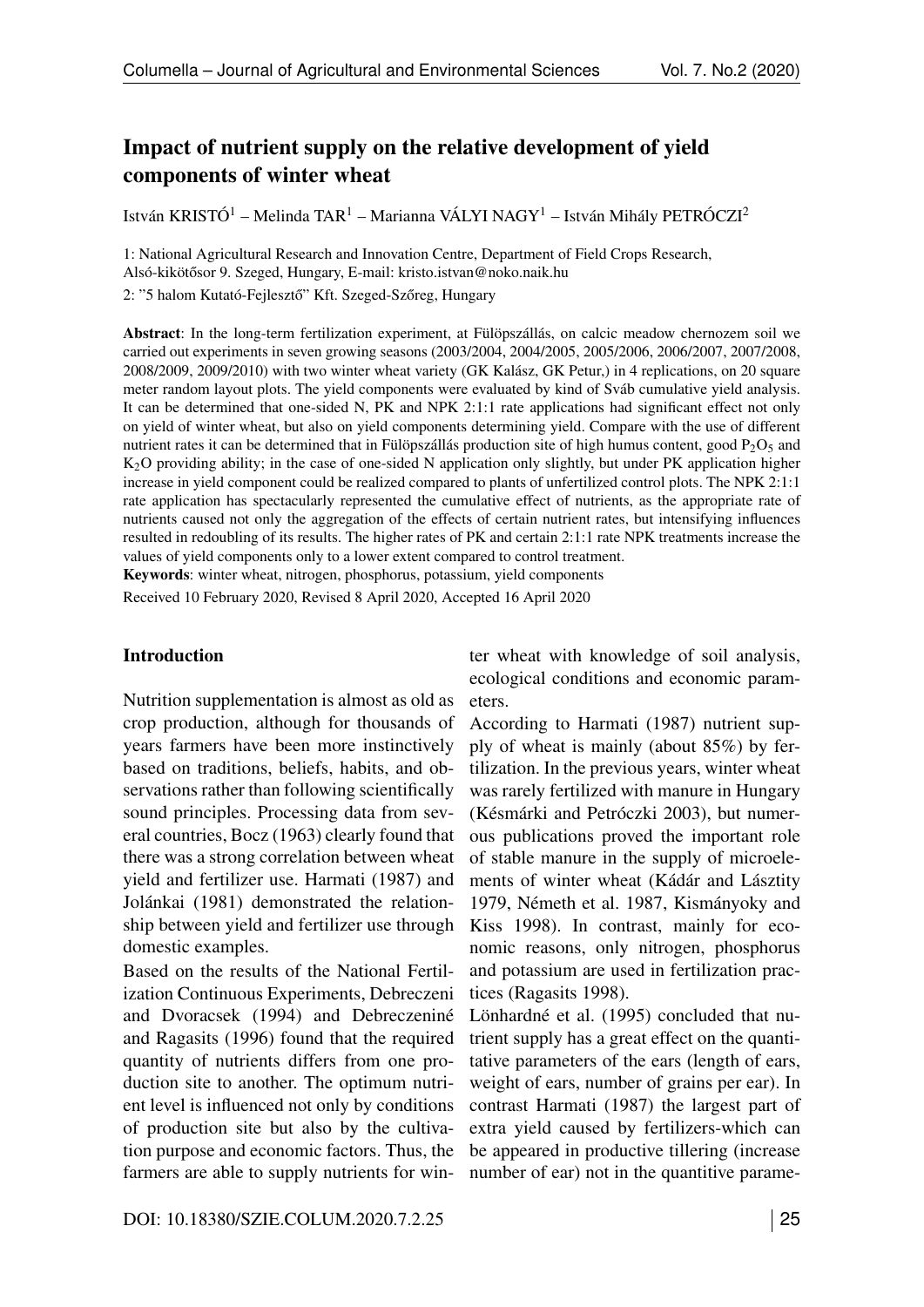ters of the ears.

According to Lesznyákné (2001), the thousand grain weight is a genetically highly determined yield component that can only be slightly influenced by agrotechnical factors. While Harmati and Gyuris (2002) investigated the effect of P on yield components, it was found that increasing P fertilizers positively changed yield components, thus increasing the number of ears, the number of grains per ears and the thousands grains weight.

According to Jakab, et al. (2017) the fertilization had different effect on the examined generative factors. The thousand seed weight did not change significantly, but the change of length of spike and number of spiklets under the influence of fertilization was significant. Fertilization had a great effect on the length of spike, weight of spike and grain number of spike (Jakab, et al. 2016). Kristó, et al. (2008) have found that the PK and the NPK treatments significantly increased the number of shoots, the number of ears, the number of spikelets.

### Materials and Methods

In the long-term fertilization experiment on calcic meadow chernozem soil in Fülöpszállás, evolved by Istvan Harmati in 1982, we made 16 different type of fertilization treatment, which can be use as a different fertilization strategy. We have selected 10 typical treatment from the 16 (Table [1\)](#page-0-0). Fertilization experiments have been carried out in 7 growing seasons (2003/2004, 2004/2005, 2005/2006, 2006/2007, 2007/2008, 2008/2009, 2009/2010) with 2 winter wheat variety (GK Kalász, GK Petur) with 500 seed/m<sup>2</sup> density, in 4 replications, on 20 m<sup>2</sup> random layout plots.

The yield components were evaluated with Sváb-type cumulative yield production analysis (Sváb 1961, 1962). In our yield component investigations plants and shoots (de-

riving from unit area of 0.25 running meter) have been removed from the internal rows of the plots. The samples have been marked with the help of a measuring rod. The cumulative yield production analysis gives opportunity for graphic representation of plant development, where horizontal axle (x) represents yield components (end products of different development stages) per unit area in developmental order, and vertical axle (y) indicates the percent value of yield components referring to a basis for comparison. In the course of cumulative yield production analysis the followings are considered as yield components: A=number of seeds per unit area, B=number of shoots per unit area, C=number of ears per unit area, D=number of spikelets per unit area, E=number of grains per unit area, F=grain weight per unit area.

## Results

As a result of the investigation in Fülöpszállás, data from yield components were made by variance analysis of are in Table [2.](#page-0-0) All of the treatments have a significant effect on the number of shoots, grains, and grain weight of winter wheat per unit area in 0.1%. It was significant 1% on the number of spikelets, 5% on the number of ears.

All of the investigated yield components and the fertilizer (A) were  $0.1\%$  level of significance. While the winter wheat species (B) was 5% level of significance in the case of the number of ears per sample. From the other parameters we couldn't get statistically reliable results. Growning seasons (C) has a significant effect on the number of shoots, spikelets, and grain weight per unit area in 5%, but there was no influence on the number of ears and grains.

From the interactions fertilizer  $\times$  winter wheat species  $(A \times B)$  no significant difference could be proved concerning to the yield components. While the fertilizer  $\times$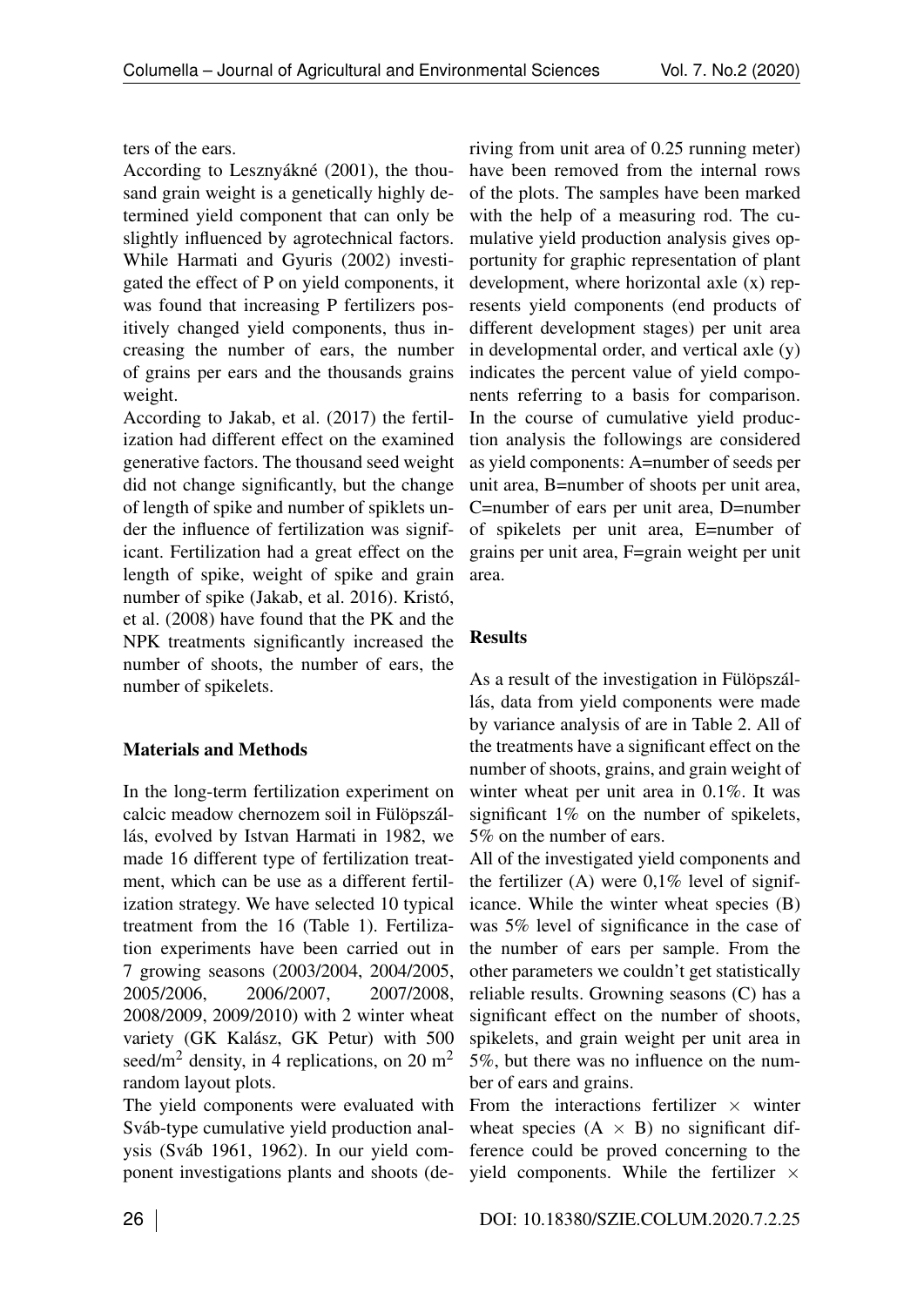|    | $N2$ of the application Name of application | N   | $P_2O_5$                           | $K_2O$ |
|----|---------------------------------------------|-----|------------------------------------|--------|
|    |                                             |     | $kg$ ha <sup>-1</sup> active agent |        |
|    | control                                     |     |                                    |        |
|    | Νl                                          | 30  |                                    |        |
|    | N <sub>2</sub>                              | 60  |                                    |        |
|    | N <sub>2</sub>                              | 90  |                                    |        |
|    | PK1                                         |     | 30                                 | 30     |
|    | PK2                                         |     | 60                                 | 60     |
|    | PK3                                         |     | 90                                 | 90     |
| 8  | NPK1                                        | 60  | 30                                 | 30     |
| 9  | NPK2                                        | 120 | 60                                 | 60     |
| 10 | NPK3                                        | 180 | 90                                 | 90     |

Table 1. Data of nutrient applications in the experiment.

Table 2. Results of variance analysis of yield components (MS).

|                       | df  | number of    | number of  | number of     | number of      | grain weight |
|-----------------------|-----|--------------|------------|---------------|----------------|--------------|
|                       |     | shoots       | ears       | spikelets     | grains         |              |
| Repeat                | 3   |              |            |               |                |              |
| Total<br>treatment    | 559 | 211266.30*** | 145157.60* | 29245401.29** | 106041703.5*** | 188175.05*** |
| Fertilizer<br>(A)     | 9   | 443.64***    | 363.25***  | 220919.21***  | 1179419.18***  | 2934.15***   |
| Variety (B)           | 1   | 232.72ns     | 92058*     | 127912.2ns    | 46537.55ns     | 16.35ns      |
| Growing<br>season(C)  | 6   | 852.84*      | 418.38ns   | 167867.90*    | 198952.26ns    | 821.59*      |
| Intercepts:           |     |              |            |               |                |              |
| $A \times B$          | 9   | 9.80ns       | 9,85ns     | 2569.28ns     | 4221.37ns      | 11.39ns      |
| $A \times C$          | 54  | $20.95*$     | 1245ns     | 4355.68*      | 1282.85*       | $30.49*$     |
| $B \times C$          | 6   | 124.35***    | 115.18***  | 30328.22***   | 5622.59***     | $167.00***$  |
| $A \times B \times C$ | 54  | $12.38***$   | $8.67***$  | 2397.28***    | 767798***      | 16.87ns      |
| Error                 | 420 | 3.07         | 2.24       | 813.84        | 2118.67        | 15.98        |

\*The mean difference is significant at the P=5% level.

\*\*The mean difference is significant at the  $P=1\%$  level.

\*\*\*The mean difference is significant at the P=0.1% level.

*ns*: The mean difference is non- significant.

growning seasons  $(A \times C)$  interaction have a significant effect on the number of shoots, spikelets, grains and grain weight per unit area in 5%. Number of ears we couldn't get statistically reliable results. In the winter wheat species  $\times$  growing seasons (C) interaction have significant effect on all of the yield components in 0.1% Fertilizer  $\times$  win-

ter wheat species  $\times$  growning seasons (A  $\times$  $B \times C$ ) interactions have a significant effect on the number of shoots, ears, spikelets, and grains per unit area in 0.1%. Grain weight we couldn't get statistically reliable results.

We can see the effect of different level fertilizer treatments of the relative process of development of winter wheat in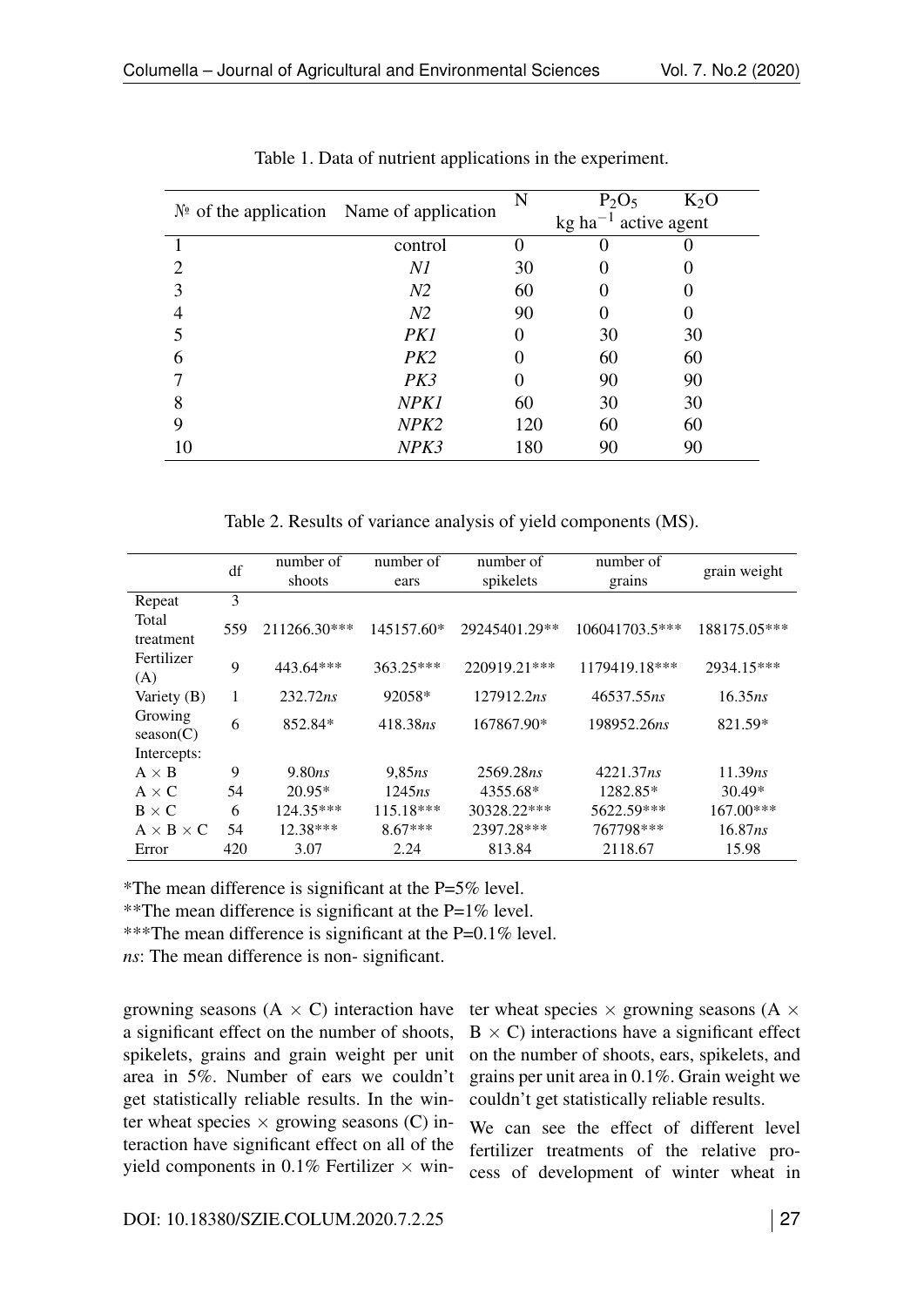Figure [1,](#page-0-1) where the level 100% is the yield components of the control, unfertilized treatment for a long time ago. On the development graph yield components were signed capital letters of the ABC. A= number of seeds/sample, B=number of shoots/sample, C=number of ears/sample, D=number of spikelets/sample, E=number of grains/sample, F=grain weight/sample. In the investigation of the effect of different nutrient rates, the  $N_{30}P_0K_0$  (N1) application had almost no effect to the winter wheat tillering tendency, furthermore  $N_{60}P_0K_0$  (N2) and  $N_{90}P_0K_0$  (N3) applications increased 6% and 5% of the number of shoots per unit area. Based on the graph of the different level of N applications influenced the number of spikelets per unit area positively, compared with the control unfertilized treatment in the case of the 30 kg ha<sup>-1</sup> N application (N1) increased the number of spkelets per unit area in 4%, 60 kg ha<sup>-1</sup> N application (N2) increased in 3%, and 90 kg  $ha^{-1}$  N application (N3) increased in 10%. By linking C and D end products of different development stages with line facing up, which means the different level of N applications had obviously positive effect on the number of spikelets. The effect of onesided, different level nitrogen applications increased the number of grain yield by 11%, or 23%, compared with the control unfertilized plots. By linking E and F end products of different development stages with line facing down, in the case of 30 kg ha<sup>-1</sup> (N1) and 90 kg ha<sup>-1</sup> (N3) applications, which means these treatments had an effect on thousandseed weight.

The different levels of phosphorous and potassium applications without nitrogen (PK1, PK2, PK3) show very similar development graph. Compared with the control, unfertilized plots these applications increased the number of shoots per unit area in 11- 22%, the number of ears per unit area in 11-23%, the number of spikelets per unit

area in 23-33%, and the number of grains per unit area in 15-27%. The end products of different development stages, that is grain weight per unit area increased compared with the control, unfertilized plots, in case of the  $N_0P_{30}K_{30}$  (PK1) application in 28%,  $N_0P_{60}K_{60}$  (PK2) application in 47%,  $N_0P_{90}K_{90}$  (PK3) application in 43%. It means the greatest PK application (PK3) without nitrogen increased much less extent in yield than  $N_0P_{60}K_{60}$  (PK2) application. The PK treatments influenced tillering tendency, spikelets development, and thousandseed weight favorably, in contrast had negative effect on the number of grains.

By investigating the winter wheat average growing seasons, and species NPK 2:1:1 rate applications (NPK1, NPK2, NPK3), compared with the control, unfertilized plots, their tendency of the development lines were similar. In case of  $N_{60}P_{30}K_{30}$  application (NPK1) the number of shoots/sample were 30%, the number of ears were 33%, number of spikelets were 55%, number of grains were 72%, and the grain weight were 105% more than the control, unfertilized plots. At the application  $N_{120}P_{60}K_{60}$  (NPK2) the number of shoots/sample were 39%, the number of ears were 37%, number of spikelets were 73%, number of grains were 102%, and the grain weight were 155% more than the control, unfertilized plots. At the application  $N_{180}P_{90}K_{90}$  (NPK3) the number of shoots/sample were 51%, the number of ears were 56%, number of spikelets were 99%, number of grains were 147%, and the grain weight were 184% more than the control, unfertilized plots.

On the Figure [2](#page-0-2) we represented the development graph of the two determined variety: yield components of GK Kalász variety gives level 100%, compared with GK Petur's development line. By investigated the average years and nutrient treatments of GK Petur it seems had less tillering tendency than GK Kalász. Moreover, shoots in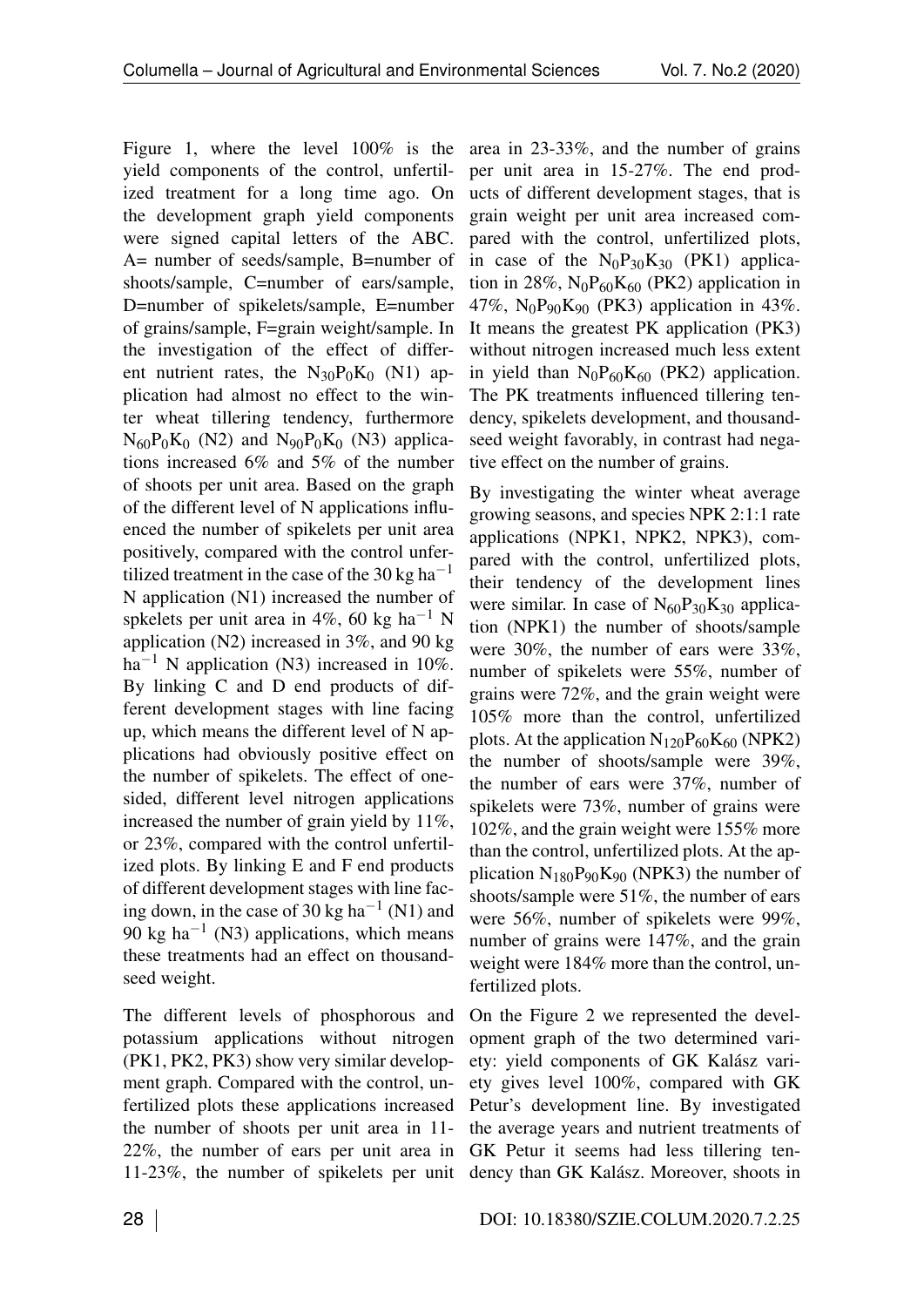

Figure 1. Relative development of winter wheat on different fertilizer treatments in average of 7 year and 2 varieties.



Figure 2. Relative development of winter wheat on experimented two varieties.

GK Petur were unproductive, which means there is no spikelets. We can see it by B and C end products of different development stages line tendency. Development line tendency of C-D and D-E show that GK Petur has more spikelets and number of grains, than GK Kalász. It means the number of grains per unit area is also much more than GK Kalász. Although in the investigation of the average years and nutrient treatments of the thousand-seed weight of GK Kalász was much bigger (0.7g), than GK Petur, grain yield per unit area is less in 3%.

On the Figure [3](#page-0-3) we can see the relative development of winter wheat on different growing seasons. The 100% level means the determined yield components during the 7 growing season. In the year of 2005/2006,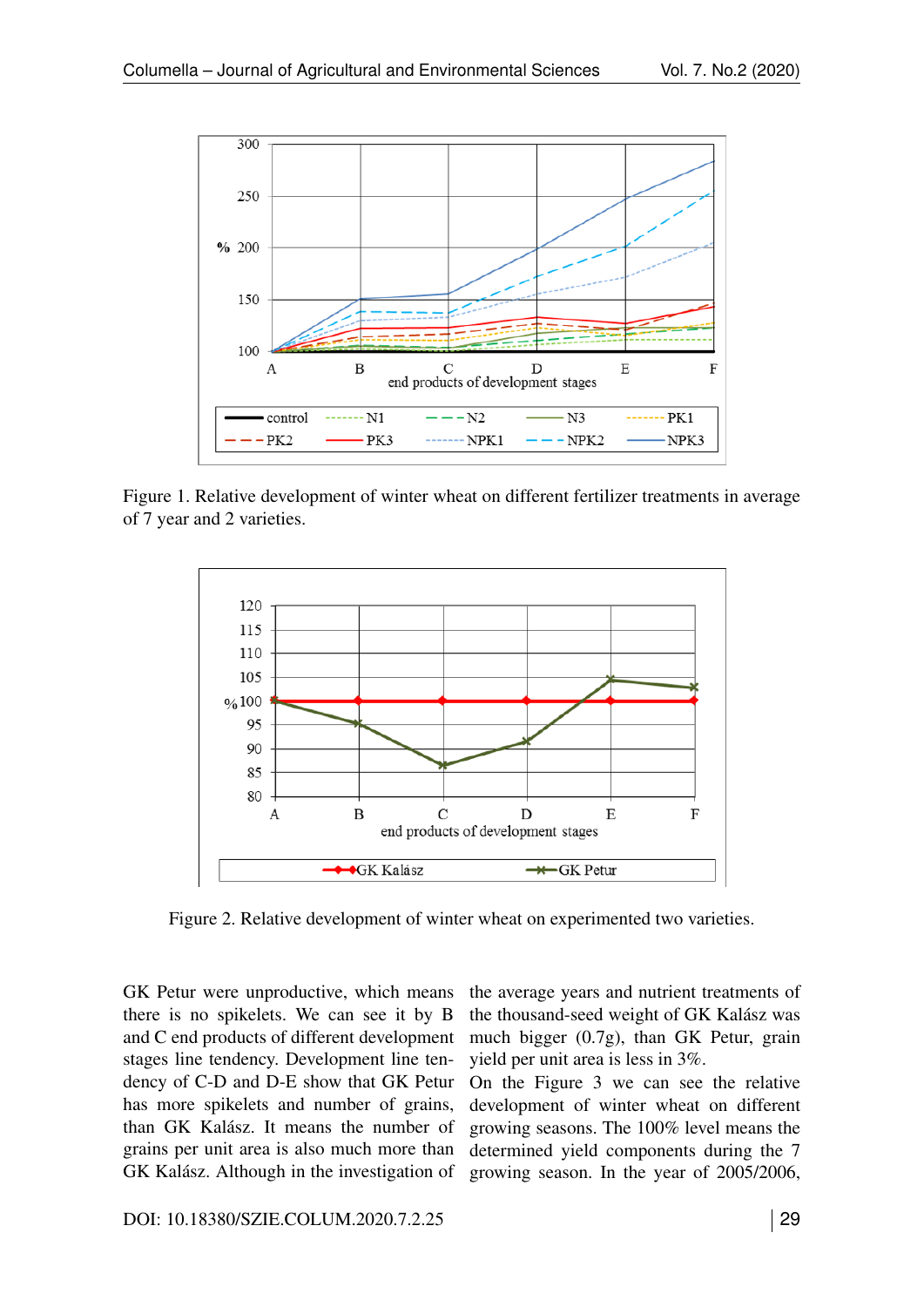

Figure 3. Relative development of winter wheat on different growing seasons.

2006/20007 and 2009/2010 tillering tendency of winter wheat was below the average because of the low amount of precipitation in the autumn and winter. In contrast in the year of 2004/2005 it was rainy moderately warm in autumn, which was quite favourable for initial development and tillering tendency of winter wheat. Because of the rainy, mild weather of March and April was positive for the number of ears and spikelets in the years of 2003/2004, 2004/2005 and 2009/2010. In 2007/2008 and 2009/2010 the weather in May and June were favourable for graining, this was the reason why thousandseed weight of winter wheat was much above than the determined average years.

### **Discussion**

Nutrient supply for winter wheat is very important in the current level of management, usually most part of it means the use of fertilizer. Nowadays there are a lot of new winter wheat variety in commercial growing, it plays much significant role to recognize nutrients supply treatments to get economical, sustainable and environmentally friendly wheat cultivation. In our nutrient rate investigations the effect of different nutrient application strategies on the most important yield components influencing yield of winter wheat varieties have been studied.

It can be determined that one-sided, different level nitrogen applications increased yield components (number of shoots, ears, spikelets, grains, and grain weight per unit area) in slightly rate. On the basis of our results it can be determined the same like Lásztity (1987) that N applications had a great effect on grain weight, number of grains, in contrast one-sided N applications decreased thousand-seed weight of winter wheat.

All of the determined species and growing seasons the different levels of phosphorous and potassium had positive effect on the yield components of winter wheat all the time, compared with the end products of different development stages of the control, unfertilized plot. In our experiments is the same with Liakas et al. (2001), as PK rations increased as the number of shoots increased. Only P and K application plots had higher tillering tendency, increased number of spikelets and seed size, according to Rag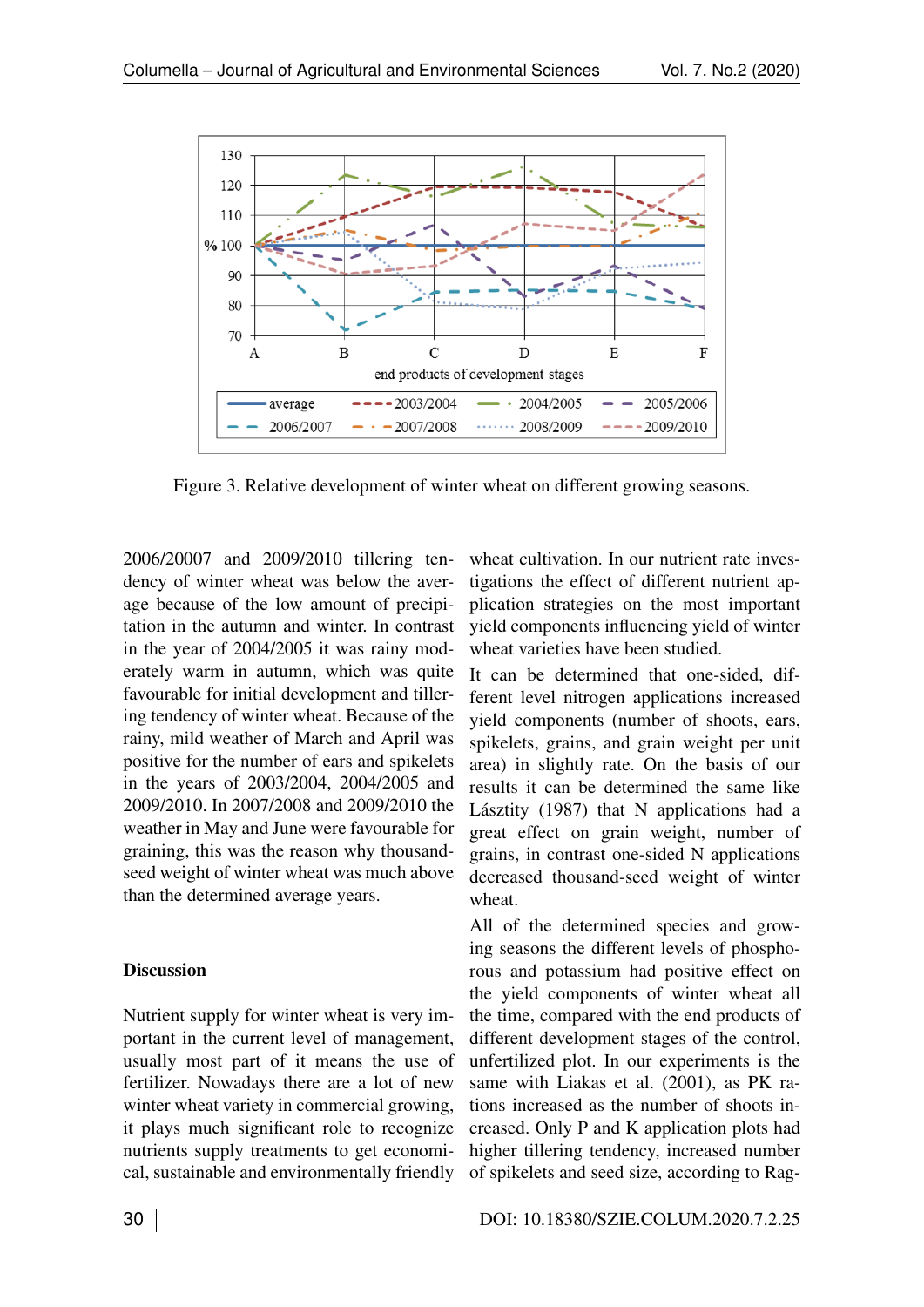asits (1983) too. In contrast PK application without nitrogen was negative for the fertilization of flowers, because the number of grains per one spikelets was lower than the control, unfertilized plots. NPK application in 2:1:1 rate show nutrients cumulative effect spectacularly. The end products of dif-

ferent development stages, yield per unit area also increased, just like the number of shoots, ears, spikelets, and grains. From the derived yield components the number of spikelets per ears, number of grains per spikelets and thousand-seed weight were also increased.

#### References

Bocz E. (1963): Szerves és műtrágyák korszerű alkalmazása a szocialista nagyüzemekben. MTA Agrártud. Oszt. Közl. Budapest. 22. 3-4: 468-471.

Debreczeni B., Dvoracsek M. 1994. Szántóföldi tartamkísérletek különböző NPK-adagokkal, -arányokkal és műtrágyázási módokkal 166-284. In: Debreczeni B.., Debreczeni B.-Né: Trágyázási kutatások 1960-90. Akadémiai Kiadó. Budapest. 411

Debreczeni B.-Né, Ragasits I. 1996. A búza optimális tápanyagellátása eltérő talaj- és ökológiai viszonyok között. Agrofórum. 7. (11) 8-10.

Harmati I. 1987. Tápanyagellátás. 351-365. In: Barabás Z.: A búzatermesztés kézikönyve. Budapest: Mezőgazdasági Kiadó, 538.

Harmati I., Gyuris K. 2002. A N és P műtrágyák hatása a búza szemtermésére és termésösszetevőire. In: Jávor A., Sárvári M.: Innováció, a tudomány és a gyakorlat egysége az ezredforduló agráriumában. Növénytermesztés. DE ATC-SZIE kiadványa - Debrecen. 301 –307.

Jakab, Festő D., Komarek L. 2016. A műtrágyázás hatása az őszi búza termésére és termésképző elemeire. In: Futó Z.: Kihívások a mai modern mezőgazdaságban. Szarvas, Magyarország, 2016.11.24 Szarvas. Szent István Egyetemi Kiadó, pp. 68-73. (ISBN: 978-963-269-594-5)

Jakab, Festő D.; Zoltán G., Komarek L. 2017. Examination of fertilization of winter wheat on meadow chernozem soil. Research Journal of Agricultural Science 49 : 1 pp. 127-134.

Jolánkai M. 1981. Őszi búza fajták tápanyag és vízhasznosítása. Kandidátusi értekezés. Martonvásár 158

Kádár I., Lásztity B. 1979. Az őszi búza tápanyagfelvételének tanulmányozása szabadföldi kísérletben. Agrokémia és Talajtan. 28 (3-4)

Késmárki I., Petróczki F. 2003. Az őszi kalászosok vetése. Agro Napló. 7. (9.)

Kismányoky T., Kiss L. 1998. A különböző szerves trágyák és a műtrágyázás hatása a gabonák termésére tartamkísérletben. Növénytermelés. 47 (3) 313-326.

Kristó I., Hegedűs Sz., Petróczi I. M. 2008. Investigatiaon of the development of winter wheat under different fertilizer rates. Ceresal Research Communications 36. Suppl. pp. 1183-1186. [https:](https://doi.org/10.1556/CRC.36.2008.Suppl.2) [//doi.org/10.1556/CRC.36.2008.Suppl.2](https://doi.org/10.1556/CRC.36.2008.Suppl.2)

Lásztity B. 1987. A műtrágyázás és a szervesanyag-produkció dinamikája az őszi búzanövényben. Növénytermelés. 36 (2) 105-116.

Lesznyák M.-Né 2001. A termesztési tényezők hatása az őszi búza termésére és a terméselemekre 2000-ben, Debreceni Egyetem Agrártudományi közlemények – Acta Agraria Debreceniensis. (1) 26-32.<https://doi.org/10.34101/actaagrar/1/3582>

Liakas V., Rauckis V., Paltanavicius V. 2001. Influence of phosphorus and potash fertilizers on germination, tillering and overwintering of winter wheat. Zemdirbyste, Mokslo Darbai. (74) 3-12.

Lönhardné Bory É., Németh I., Ragasits I. 1995. N és P trágyázás hatása a búza generatív fejlődésére. Növénytermelés. 44. 2: 171-177.

Németh I., Tóth B., Tölgyesi Gy. 1987.: A különböző adagú istálló- és műtrágya hatása az őszi búza mikroelem-tartalmának alakulására. Növénytermelés. 36. (2) 117-124.